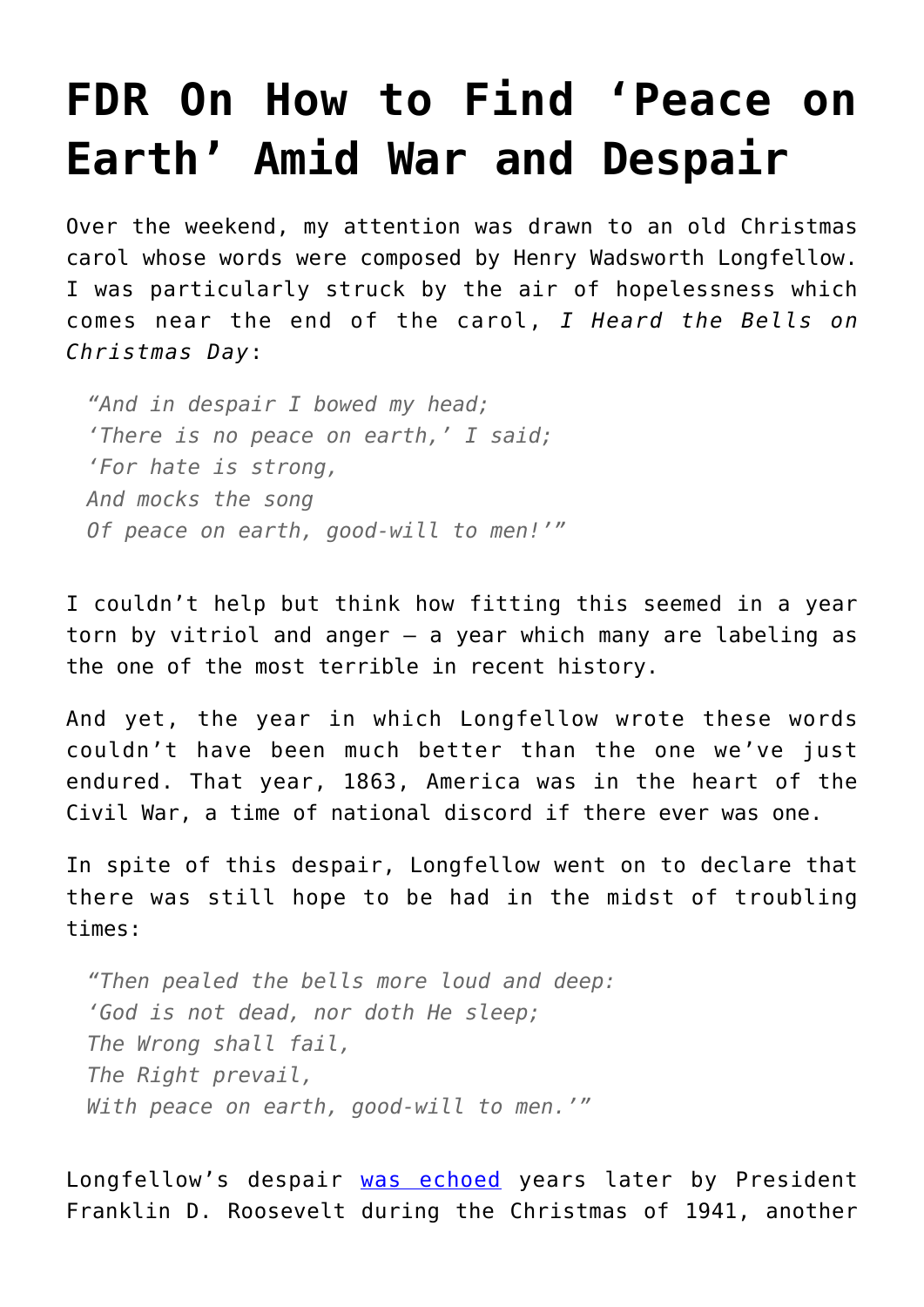time of despair and great trouble in U.S. history. Like today, depression over world affairs was weighing heavily on the celebration of Christmas. Roosevelt said:

*"There are many men and women in America – sincere and faithful men and women – who are asking themselves this Christmas:*

*How can we light our trees? How can we give our gifts?*

*How can we meet and worship with love and with uplifted spirit and heart in a world at war, a world of fighting and suffering and death?"*

## But like Longfellow, Roosevelt pointed the country toward hope from a surprising source:

*"We are confident in our devotion to country, in our love of freedom, in our inheritance of courage. But our strength, as the strength of all men everywhere, is of greater avail as God upholds us.*

*…*

*We need His guidance that this people may be humble in spirit but strong in the conviction of the right; steadfast to endure sacrifice, and brave to achieve a victory of liberty and peace."*

Today's society is quite hesitant to bring any mention of God or religion into the celebration of Christmas. Given the examples of Longfellow and Roosevelt during times of great national turmoil, I have to wonder if that isn't a mistake.

Would we, like the generations which have gone before, be able to endure discord and mounting problems with more courage and fortitude if we also had the freedom to invoke and rely on God?